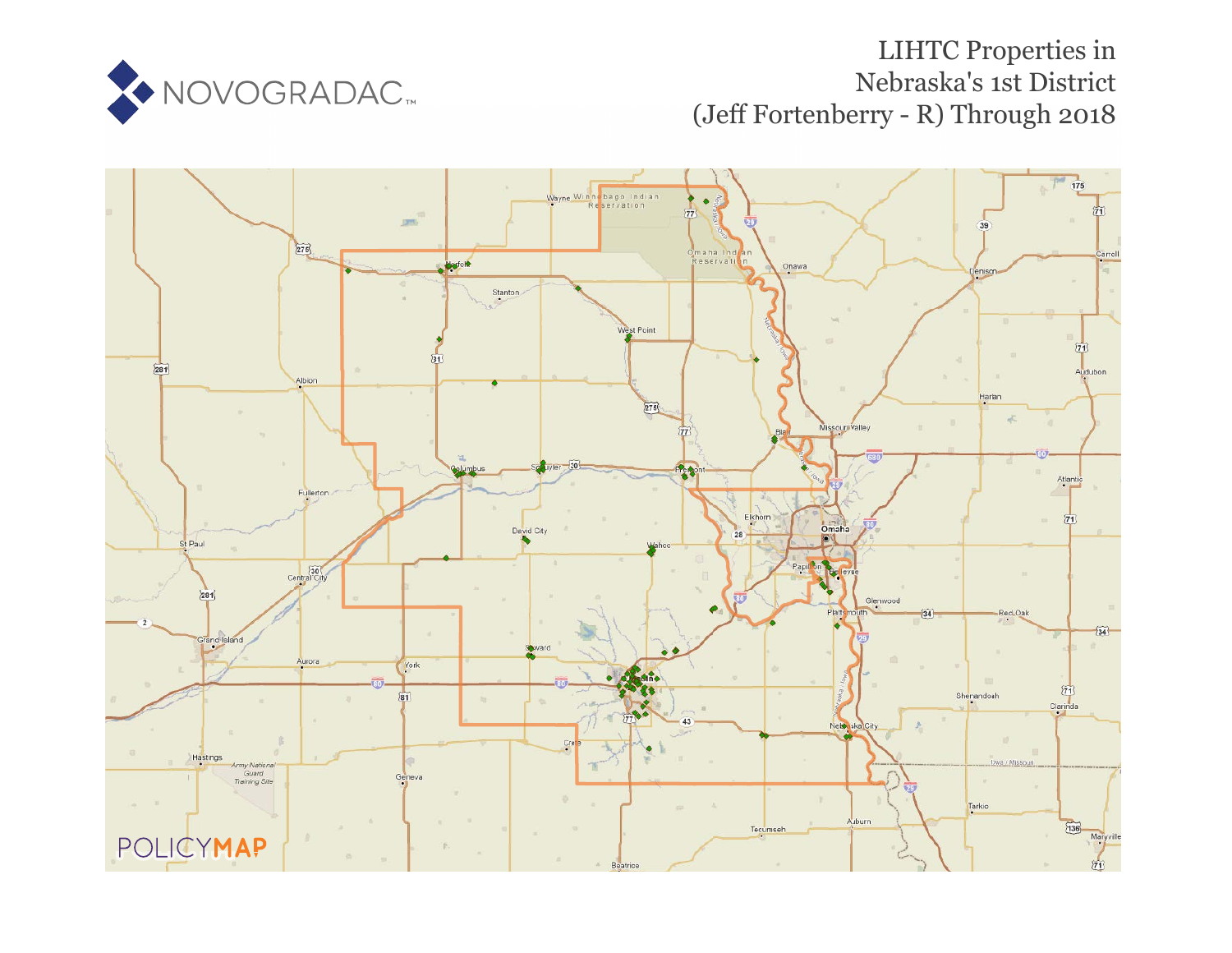| <b>Project Name</b>                        | <b>Address</b>                           | <b>City</b>     | <b>State</b> | <b>Zip Code</b> | Nonprofit<br><b>Sponsor</b> | <b>Allocation</b><br>Year | <b>Annual</b><br><b>Allocated</b><br><b>Amount</b> | <b>Year PIS</b> | <b>Construction Type</b> | <b>Total</b><br><b>Units</b> | Low<br>Income<br><b>Units</b> | <b>Rent or</b><br><b>Income</b><br><b>Ceiling</b> | <b>Credit %</b>                                   | <b>HUD Multi-Family</b><br>Tax-Exempt Financing/<br><b>Bond</b><br><b>Rental Assistance</b> |
|--------------------------------------------|------------------------------------------|-----------------|--------------|-----------------|-----------------------------|---------------------------|----------------------------------------------------|-----------------|--------------------------|------------------------------|-------------------------------|---------------------------------------------------|---------------------------------------------------|---------------------------------------------------------------------------------------------|
| <b>FAIR OAKS APTS</b>                      | <b>2740 FAIR ST</b>                      | LINCOLN         | NE           | 68503           | No                          | 1987                      | \$92,406                                           | 1987            | New Construction         | $30\,$                       | 30                            |                                                   | Not<br>Indicated                                  | No                                                                                          |
| SOUTHSIDE ESTATES                          | 1129 14TH<br>CORSO                       | NEBRASKA CITY   | $\rm NE$     | 68410           | No                          | 1987                      | \$19,470                                           | 1987            | New Construction         | 15                           | $15\,$                        |                                                   | Not<br>Indicated                                  | $\rm No$                                                                                    |
| KOCH APTS                                  | 963 W DALE LN WAHOO                      |                 | $\rm NE$     | 68066           | No                          | 1988                      | \$22,176                                           | 1988            | <b>New Construction</b>  | 16                           | ${\bf 16}$                    |                                                   | Not<br>$\label{thm:indicated} \textbf{Indicated}$ | $\mathbf{N}\mathbf{o}$                                                                      |
| <b>SHILLING SQUARE</b><br>APTS             | 2824 SCHILLING $_{\rm{BELLEVUE}}$<br>PLZ |                 | $\rm NE$     | 68123           | No                          | 1988                      | \$99,908                                           | 1988            | <b>New Construction</b>  | 42                           | 34                            |                                                   | Not<br>Indicated                                  | No                                                                                          |
| <b>ISABELLE VILLAGE</b><br>APTS            | 1205 ISABELLE<br>CIR                     | <b>NORFOLK</b>  | $\rm NE$     | 68701           | No                          | 1989                      | \$13,490                                           | 1989            | <b>New Construction</b>  | 12                           | $12\phantom{.0}$              |                                                   | Not<br>Indicated                                  | $\rm No$                                                                                    |
| <b>CENTER OAKS</b>                         | 2035 N 28TH ST LINCOLN                   |                 | $\rm NE$     | 68503           | No                          | 1988                      | \$84,077                                           | 1989            | <b>New Construction</b>  | 30                           | 30                            |                                                   | Not<br>Indicated                                  | No                                                                                          |
| <b>ASPEN HAUS</b>                          | 1500 KNOX ST                             | LINCOLN         | NE           | 68521           | No                          | 1988                      | \$80,584                                           | 1989            | New Construction         | 30                           | 30                            |                                                   | Not<br>Indicated                                  | No                                                                                          |
| <b>SOUTHVIEW APTS</b>                      | 415 W A ST                               | <b>WAHOO</b>    | NE           | 68066           | No                          | 1989                      | \$4,113                                            | 1989            | Acquisition and Rehab 6  |                              | $\boldsymbol{6}$              |                                                   | Not<br>Indicated                                  | No                                                                                          |
| <b>RUSTIC OAKS APTS</b>                    | 1840 NEBRASKA BLAIR<br>ST                |                 | $\rm NE$     | 68008           | No                          | 1988                      | \$16,579                                           | 1989            | Acquisition and Rehab 12 |                              | 12                            |                                                   | Not<br>Indicated                                  | No                                                                                          |
| OAKWOOD ESTATES                            | 3516 25TH ST                             | <b>COLUMBUS</b> | $\rm NE$     | 68601           | No                          | 1989                      | \$36,096                                           | 1989            | <b>New Construction</b>  | 24                           | 24                            |                                                   | Not<br>Indicated                                  | No                                                                                          |
| <b>NORTHVIEW APTS</b>                      | 1252 N BEECH ST WAHOO                    |                 | $\rm NE$     | 68066           | No                          | 1989                      | \$7,255                                            | 1989            | Acquisition and Rehab 8  |                              | 8                             |                                                   | Not<br>Indicated                                  | No                                                                                          |
| FOX RUN APTS                               | $700$ S COLUMBIA $_{\rm SEWARD}$<br>AVE  |                 | $\rm NE$     | 68434           | No                          | 1990                      | \$27,863                                           | 1990            | <b>New Construction</b>  | 24                           | 24                            |                                                   | Not<br>Indicated                                  | No                                                                                          |
| <b>COOPER CREEK</b><br><b>DUPLEX UNITS</b> | 5032 COPPER<br><b>CREEK RD</b>           | <b>OMAHA</b>    | $\rm NE$     | 68157           | No                          | 1989                      | \$7,488                                            | 1990            | New Construction         | $\boldsymbol{2}$             | $\boldsymbol{2}$              |                                                   | Not<br>Indicated                                  | No                                                                                          |

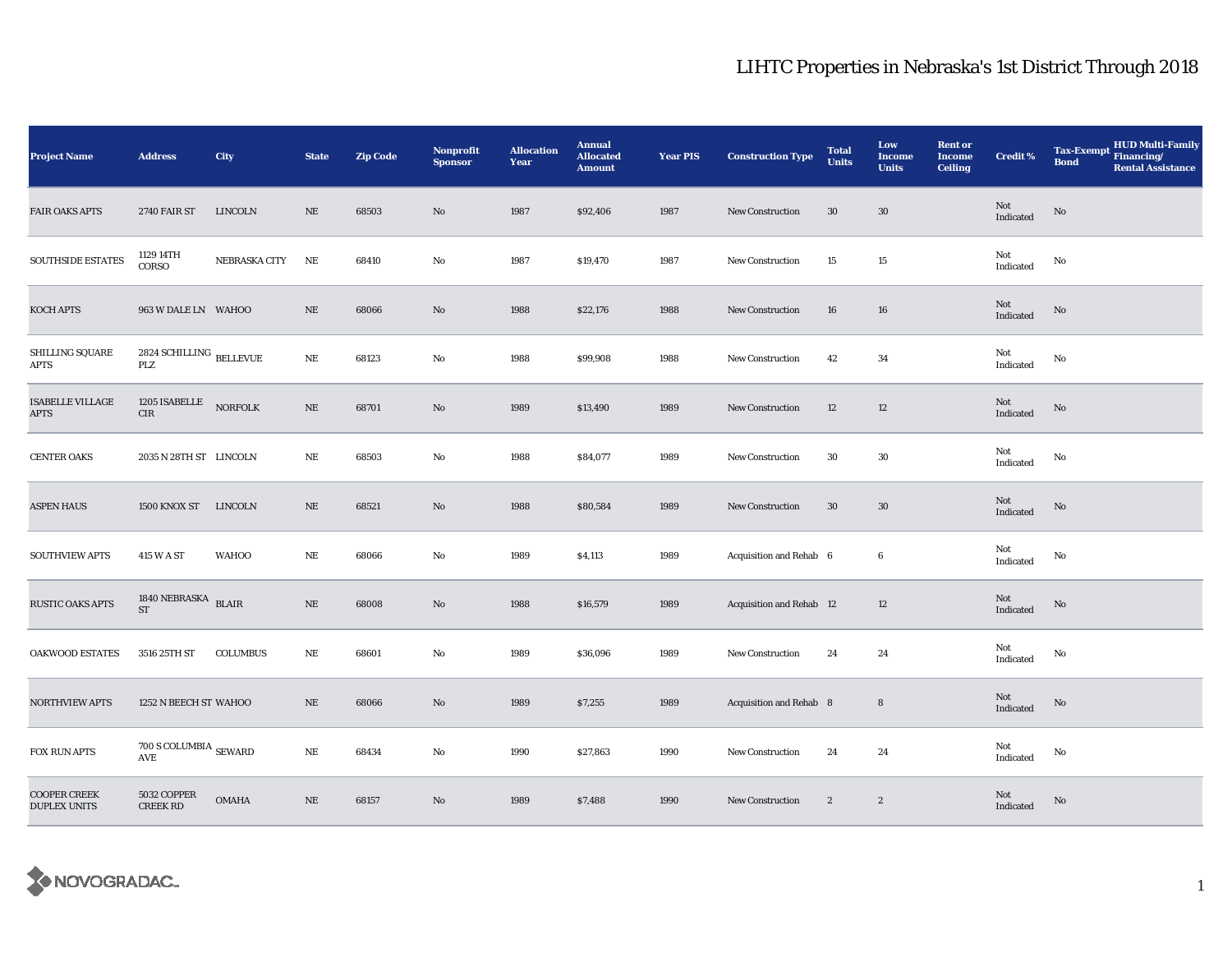| <b>Project Name</b>                                           | <b>Address</b>                                | <b>City</b>     | <b>State</b> | <b>Zip Code</b> | <b>Nonprofit</b><br><b>Sponsor</b> | <b>Allocation</b><br>Year | <b>Annual</b><br><b>Allocated</b><br><b>Amount</b> | <b>Year PIS</b> | <b>Construction Type</b> | <b>Total</b><br><b>Units</b> | Low<br><b>Income</b><br><b>Units</b> | <b>Rent or</b><br><b>Income</b><br><b>Ceiling</b> | <b>Credit %</b>  | <b>HUD Multi-Family</b><br>Tax-Exempt Financing/<br><b>Bond</b><br><b>Rental Assistance</b> |
|---------------------------------------------------------------|-----------------------------------------------|-----------------|--------------|-----------------|------------------------------------|---------------------------|----------------------------------------------------|-----------------|--------------------------|------------------------------|--------------------------------------|---------------------------------------------------|------------------|---------------------------------------------------------------------------------------------|
| <b>COOPER CREEK</b><br><b>DUPLEX UNITS</b>                    | 5024 COPPER<br><b>CREEK RD</b>                | OMAHA           | NE           | 68157           | No                                 | 1989                      | \$7,488                                            | 1990            | New Construction         | $\boldsymbol{2}$             | $\boldsymbol{2}$                     |                                                   | Not<br>Indicated | No                                                                                          |
| <b>BRIARWOOD APTS</b>                                         | 2722 25TH ST                                  | <b>COLUMBUS</b> | $\rm NE$     | 68601           | No                                 | 1990                      | \$7,981                                            | 1990            | New Construction         | 16                           | 16                                   |                                                   | Not<br>Indicated | No                                                                                          |
| <b>ASHLAND PARK APTS</b>                                      | 301 N 29TH ST                                 | <b>ASHLAND</b>  | $\rm NE$     | 68003           | No                                 | 1990                      | \$34,570                                           | 1990            | New Construction         | 24                           | 24                                   |                                                   | Not<br>Indicated | No                                                                                          |
| <b>WESTPORT APTS</b>                                          | 3914 25TH ST                                  | <b>COLUMBUS</b> | $\rm NE$     | 68601           | No                                 | 1989                      | \$28,211                                           | 1990            | New Construction         | 26                           | 21                                   |                                                   | Not<br>Indicated | No                                                                                          |
| <b>VILLAGE APTS</b>                                           | <b>2477 E SIXTH</b><br>AVE                    | COLUMBUS        | $\rm NE$     | 68601           | No                                 | 1990                      | \$4,151                                            | 1990            | <b>New Construction</b>  | 24                           | 24                                   |                                                   | Not<br>Indicated | No                                                                                          |
| TIMBER RIDGE APTS                                             | 2806 25TH ST                                  | <b>COLUMBUS</b> | $\rm NE$     | 68601           | No                                 | 1990                      | \$3,815                                            | 1990            | <b>New Construction</b>  | $\bf 8$                      | 8                                    |                                                   | Not<br>Indicated | No                                                                                          |
| <b>LAKEWOOD APTS</b>                                          | 1401 LAKEWOOD $_{\rm NORFOLK}$ DR             |                 | $\rm{NE}$    | 68701           | No                                 | 1989                      | \$104,718                                          | 1990            | New Construction         | 72                           | 72                                   |                                                   | Not<br>Indicated | No                                                                                          |
| INDIAN CENTER MOVE $1747$ N 24TH ST LINCOLN<br>$\overline{4}$ |                                               |                 | $\rm NE$     | 68503           | Yes                                | 1990                      | \$15,479                                           | 1991            | <b>New Construction</b>  | $\boldsymbol{6}$             | $\boldsymbol{6}$                     |                                                   | Not<br>Indicated | No                                                                                          |
| ASHLAND PARK APTS II 1901 FURNAS ST ASHLAND                   |                                               |                 | NE           | 68003           | No                                 | 1990                      | \$13,517                                           | 1991            | Acquisition and Rehab 12 |                              | 12                                   |                                                   | Not<br>Indicated | No                                                                                          |
| <b>WOODSIDE PLACE</b>                                         | $2900\,\mathrm{MERRILL}$ LINCOLN<br><b>ST</b> |                 | $\rm NE$     | 68503           | $\mathbf{N}\mathbf{o}$             | 1990                      | \$35,043                                           | 1991            | New Construction         | 10                           | 10                                   |                                                   | Not<br>Indicated | $\rm No$                                                                                    |
| WASHINGTON<br><b>HEIGHTS APTS</b>                             | 1200 CLAY ST                                  | FORT CALHOUN    | $\rm NE$     | 68023           | No                                 | 1990                      | \$29,298                                           | 1991            | New Construction         | 20                           | 20                                   |                                                   | Not<br>Indicated | No                                                                                          |
| VILLAGE GREEN APTS 1723 N 23RD ST LINCOLN                     |                                               |                 | $\rm NE$     | 68503           | Yes                                | 1989                      | \$129,194                                          | 1991            | <b>New Construction</b>  | 30                           | $30\,$                               |                                                   | Not<br>Indicated | No                                                                                          |
| PARKVIEW APTS                                                 | 5145 O ST                                     | LINCOLN         | $\rm NE$     | 68510           |                                    | 1990                      | \$48,797                                           | 1991            | Not Indicated            | 108                          | 44                                   |                                                   | Not<br>Indicated |                                                                                             |

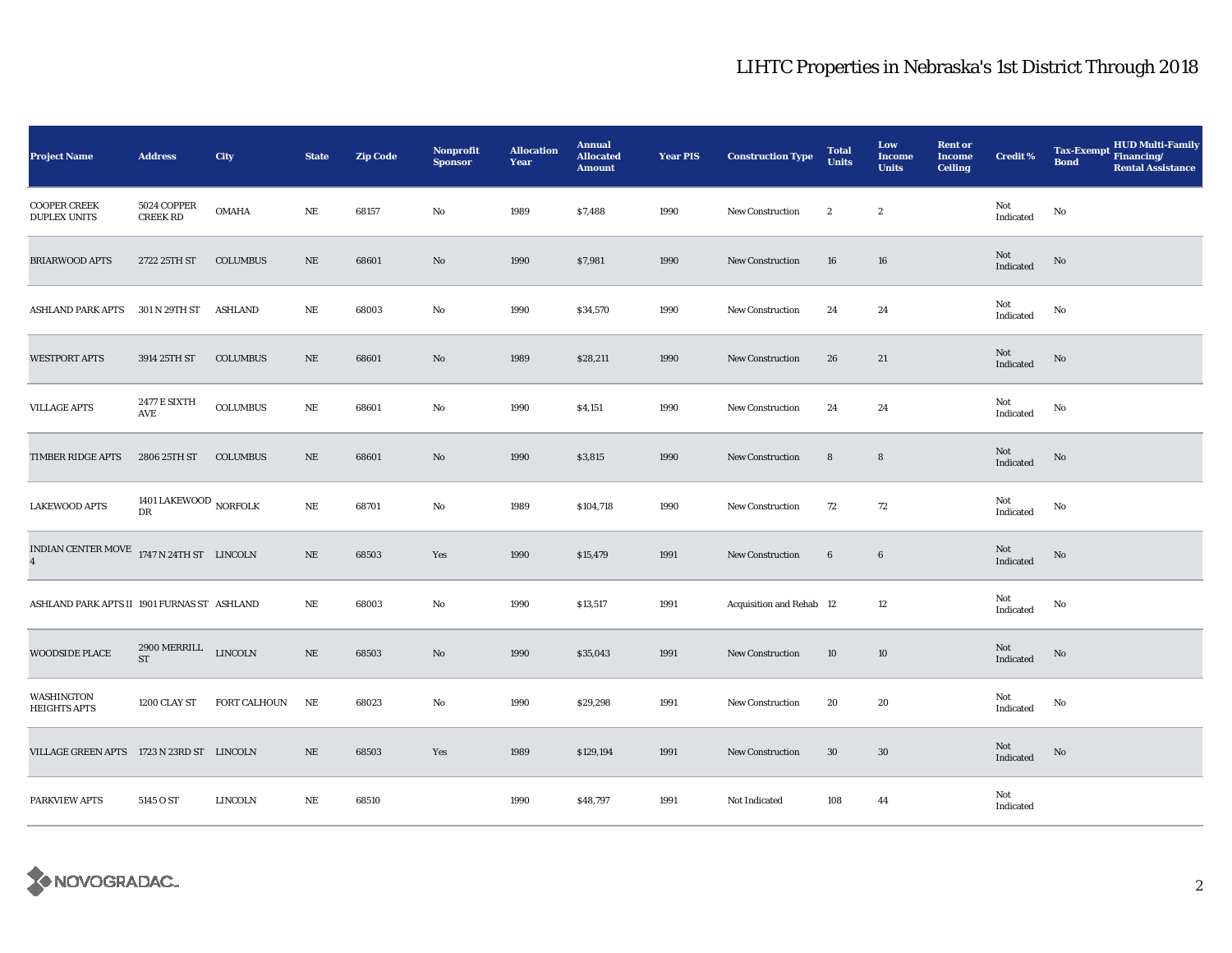| <b>Project Name</b>                                     | <b>Address</b>                         | City           | <b>State</b> | <b>Zip Code</b> | <b>Nonprofit</b><br><b>Sponsor</b> | <b>Allocation</b><br>Year | <b>Annual</b><br><b>Allocated</b><br><b>Amount</b> | <b>Year PIS</b> | <b>Construction Type</b> | <b>Total</b><br><b>Units</b> | Low<br><b>Income</b><br><b>Units</b> | <b>Rent or</b><br><b>Income</b><br><b>Ceiling</b> | <b>Credit %</b>                   | <b>HUD Multi-Family</b><br><b>Tax-Exempt</b><br>Financing/<br><b>Bond</b><br><b>Rental Assistance</b> |
|---------------------------------------------------------|----------------------------------------|----------------|--------------|-----------------|------------------------------------|---------------------------|----------------------------------------------------|-----------------|--------------------------|------------------------------|--------------------------------------|---------------------------------------------------|-----------------------------------|-------------------------------------------------------------------------------------------------------|
| <b>NORTH PARK APTS</b>                                  | 916<br>WOODHURST NORFOLK<br>AVE        |                | $\rm NE$     | 68701           | No                                 | 1990                      | \$59,875                                           | 1991            | New Construction         | 40                           | 40                                   |                                                   | Not<br>Indicated                  | No                                                                                                    |
| <b>MANY OAKS APTS</b>                                   | $2915\, \mathrm{MERRILL}$<br><b>ST</b> | <b>LINCOLN</b> | $\rm NE$     | 68503           | Yes                                | 1990                      | \$144,996                                          | 1991            | New Construction         | 30                           | $30\,$                               |                                                   | Not<br>Indicated                  | $\mathbf{No}$                                                                                         |
| AFFORDABLE HOUSING 4925<br>$\rm II$                     | GREENWOOD ST LINCOLN                   |                | $\rm NE$     | 68504           | Yes                                | 1991                      | \$58,640                                           | 1992            | Acquisition and Rehab 17 |                              | 17                                   |                                                   | Not<br>Indicated                  | No                                                                                                    |
| <b>ISABELLE SENIOR</b><br>HOUSING                       | 1201 ISABELLE<br>$\rm CIR$             | <b>NORFOLK</b> | $\rm NE$     | 68701           | No                                 | 1991                      | \$39,500                                           | 1992            | <b>New Construction</b>  | 12                           | 12                                   |                                                   | Not<br>Indicated                  | No                                                                                                    |
| LHA SCATTERED SITE I                                    | 2741 NW 49TH<br>ST                     | <b>LINCOLN</b> | $\rm NE$     | 68524           | No                                 | 1991                      | \$400,525                                          | 1992            | New Construction         | 9                            | $\boldsymbol{9}$                     |                                                   | Not<br>Indicated                  | $\rm No$                                                                                              |
| LHA SCATTERED SITE 2731 NW 49TH<br>$\scriptstyle\rm II$ | ST                                     | <b>LINCOLN</b> | $\rm NE$     | 68524           | No                                 | 1991                      | \$49,729                                           | 1992            | New Construction         | 9                            | 9                                    |                                                   | Not<br>$\operatorname{Indicated}$ | No                                                                                                    |
| <b>LOCUST APTS</b>                                      | 1130 MAIN ST                           | <b>SEWARD</b>  | NE           | 68434           | No                                 | 1991                      | \$26,557                                           | 1992            | <b>New Construction</b>  | 16                           | 16                                   |                                                   | Not<br>Indicated                  | $\mathbf{No}$                                                                                         |
| <b>MADISON VILLAGE</b><br>APTS                          | 408 N MAIN ST MADISON                  |                | NE           | 68748           | No                                 | 1991                      | \$4,127                                            | 1992            | <b>New Construction</b>  | 8                            | 8                                    |                                                   | Not<br>Indicated                  | No                                                                                                    |
| PORTIA PLACE<br><b>TOWNHOUSES</b>                       | 3501 PORTIA ST LINCOLN                 |                | $\rm NE$     | 68521           | No                                 | 1990                      | \$152,380                                          | 1992            | New Construction         | 32                           | $32\,$                               |                                                   | Not<br>Indicated                  | No                                                                                                    |
| WISNER VILLAGE APTS 903 SIXTH ST                        |                                        | WISNER         | NE           | 68791           | No                                 | 1991                      | \$30,431                                           | 1992            | New Construction         | 8                            | 8                                    |                                                   | Not<br>Indicated                  | No                                                                                                    |
| <b>AMBASSADOR &amp;</b><br>PRESIDENT                    | 1340 LINCOLN<br><b>MALL</b>            | LINCOLN        | $\rm NE$     | 68508           | Yes                                | 1991                      | \$228,792                                          | 1993            | Acquisition and Rehab 84 |                              | 83                                   |                                                   | Not<br>Indicated                  | No                                                                                                    |
| HERITAGE APTS OF<br><b>SCHUYLER</b>                     | 1302 DENVER ST SCHUYLER                |                | $\rm NE$     | 68661           | No                                 | 1992                      | \$27,229                                           | 1993            | New Construction         | 8                            | 8                                    |                                                   | Not<br>Indicated                  | No                                                                                                    |
| WEST GARFIELD PLACE 1641 SW TENTH LINCOLN<br>(AHW))     | ST                                     |                | $\rm NE$     | 68522           | Yes                                | 1993                      | \$189,299                                          | 1994            | <b>New Construction</b>  | 30                           | $30\,$                               |                                                   | Not<br>Indicated                  | No                                                                                                    |

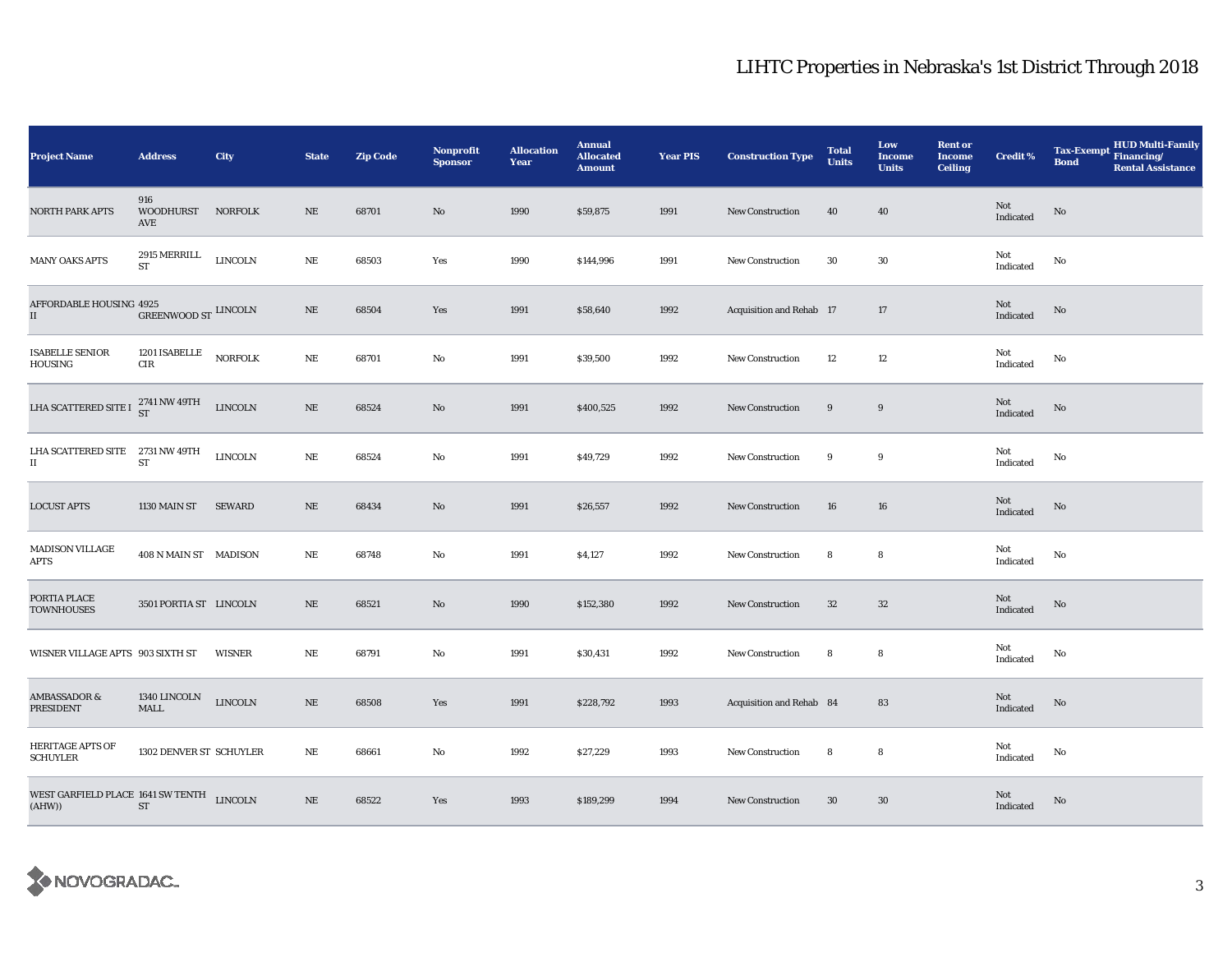| <b>Project Name</b>                                                           | <b>Address</b>                                        | City              | <b>State</b> | <b>Zip Code</b> | <b>Nonprofit</b><br><b>Sponsor</b> | <b>Allocation</b><br>Year | <b>Annual</b><br><b>Allocated</b><br><b>Amount</b> | <b>Year PIS</b> | <b>Construction Type</b>       | <b>Total</b><br><b>Units</b> | Low<br><b>Income</b><br><b>Units</b> | <b>Rent or</b><br><b>Income</b><br><b>Ceiling</b> | <b>Credit %</b>                                   | <b>HUD Multi-Family</b><br>Tax-Exempt Financing/<br><b>Bond</b><br><b>Rental Assistance</b> |
|-------------------------------------------------------------------------------|-------------------------------------------------------|-------------------|--------------|-----------------|------------------------------------|---------------------------|----------------------------------------------------|-----------------|--------------------------------|------------------------------|--------------------------------------|---------------------------------------------------|---------------------------------------------------|---------------------------------------------------------------------------------------------|
| ELKHORN VILLAGE                                                               | 301 E NELIGH ST WEST POINT                            |                   | $\rm NE$     | 68788           | No                                 | 1992                      | \$70,172                                           | 1994            | New Construction               | 16                           | 16                                   |                                                   | Not<br>Indicated                                  | No                                                                                          |
| <b>LOST CREEK APTS</b>                                                        | 945 E 16TH ST SCHUYLER                                |                   | NE           | 68661           | No                                 | 1993                      | \$35,886                                           | 1994            | New Construction               | 24                           | 24                                   |                                                   | Not<br>Indicated                                  | No                                                                                          |
| <b>VILLAGE APTS OF</b><br><b>LOUISVILLE</b>                                   | $902\to\text{SECOND}$<br>${\rm ST}$                   | <b>LOUISVILLE</b> | $\rm NE$     | 68037           | No                                 | 1993                      | \$31,701                                           | 1994            | New Construction               | 8                            | 8                                    |                                                   | Not<br>$\label{thm:indicated} \textbf{Indicated}$ | No                                                                                          |
| <b>CHARLES SENIOR</b><br>HOUSING                                              | 1933 G ST                                             | <b>LINCOLN</b>    | $\rm NE$     | 68510           | Yes                                | 1992                      | \$220,355                                          | 1994            | New Construction               | 47                           | 46                                   |                                                   | Not<br>Indicated                                  | No                                                                                          |
| NEBRASKA<br><b>TYPEWRITER</b><br><b>BUILDING</b>                              | 125 N 11TH ST                                         | LINCOLN           | $\rm NE$     | 68508           | No                                 | 1993                      | \$7,473                                            | 1994            | <b>Acquisition and Rehab 3</b> |                              | $\boldsymbol{2}$                     |                                                   | Not<br>$\label{thm:indicated} \textbf{Indicated}$ | No                                                                                          |
| LHA SCATTER SITE III 3920 N 69TH ST LINCOLN                                   |                                                       |                   | $\rm NE$     | 68507           | No                                 | 1992                      | \$17,810                                           | 1994            | <b>New Construction</b>        | $\overline{4}$               | $\overline{4}$                       |                                                   | Not<br>Indicated                                  | No                                                                                          |
| NORTHLAND WAVERLY 14020<br>APTS                                               | $\ensuremath{\textsc{LANCASHIRE}\,ST}\xspace$ WAVERLY |                   | $\rm NE$     | 68462           |                                    | 1995                      | \$37,884                                           | 1995            | Not Indicated                  | 25                           | 25                                   |                                                   | 30 % present<br>value                             |                                                                                             |
| <b>CROSSROADS HOUSE</b>                                                       | 1000 O ST                                             | <b>LINCOLN</b>    | $\rm NE$     | 68508           | Yes                                | 1993                      | \$273,604                                          | 1995            | Acquisition and Rehab 58       |                              | 58                                   |                                                   | Not<br>Indicated                                  | No                                                                                          |
| <b>SOUTH HILLS APTS</b>                                                       | 904 KASPER ST BELLEVUE                                |                   | $\rm NE$     | 68147           |                                    | 1994                      | \$305,779                                          | 1995            | Not Indicated                  | 72                           | 72                                   |                                                   | Not<br>Indicated                                  |                                                                                             |
| LHA SCATTERED SITE V $^{742\,\rm{W}}_{\phantom{1}\rm{SAUNDERS\,AVE}}$ LINCOLN |                                                       |                   | $\rm NE$     | 68521           |                                    | 1995                      | \$33,320                                           | 1995            | Not Indicated                  | $\overline{7}$               | $\overline{7}$                       |                                                   | Not<br>Indicated                                  |                                                                                             |
| <b>BLAIR APTS II</b>                                                          | 630 S 19TH ST                                         | <b>BLAIR</b>      | $\rm NE$     | 68008           | $\mathbf{No}$                      | 1996                      | \$216,714                                          | 1996            | <b>New Construction</b>        | 24                           | 24                                   |                                                   | 70 % present<br>value                             |                                                                                             |
| <b>CAMBRIDGE APTS</b>                                                         | 2387<br>BUCKINGHAM FREMONT<br>RD                      |                   | $\rm NE$     |                 |                                    | 1994                      | \$191,741                                          | 1996            | Not Indicated                  | 48                           | 48                                   |                                                   | Not<br>Indicated                                  |                                                                                             |
| <b>BLAIR APTS</b>                                                             | 630 S 19TH ST                                         | BLAIR             | $\rm NE$     | 68008           |                                    | 1995                      | \$211,092                                          | 1996            | Not Indicated                  | 48                           | 48                                   |                                                   | 70 % present<br>value                             |                                                                                             |

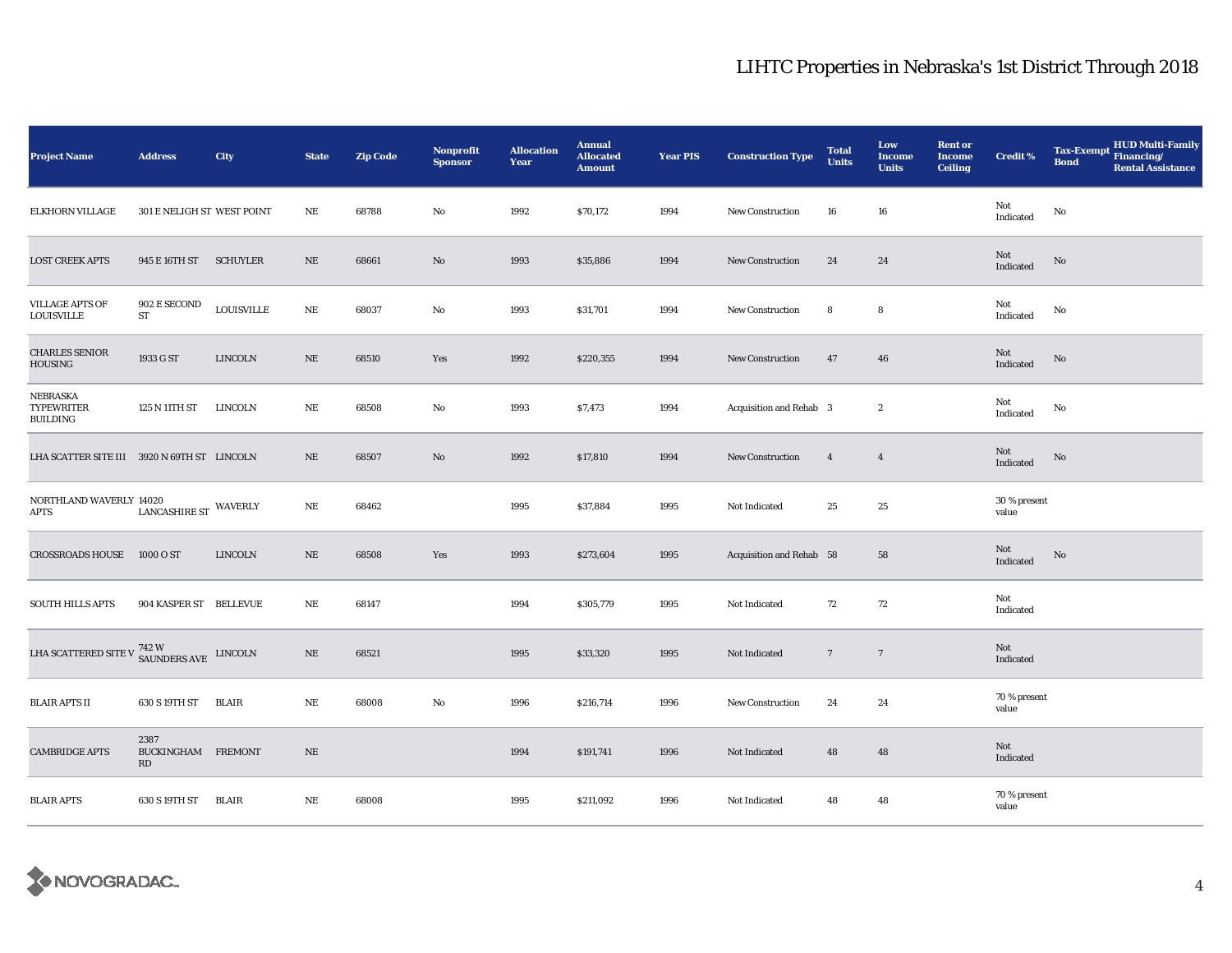| <b>Project Name</b>                                                                                                                                                                   | <b>Address</b>                            | City                       | <b>State</b> | <b>Zip Code</b> | Nonprofit<br><b>Sponsor</b> | <b>Allocation</b><br>Year | <b>Annual</b><br><b>Allocated</b><br><b>Amount</b> | <b>Year PIS</b> | <b>Construction Type</b> | <b>Total</b><br><b>Units</b> | Low<br>Income<br><b>Units</b> | <b>Rent or</b><br>Income<br><b>Ceiling</b> | <b>Credit %</b>                 | <b>Bond</b> | Tax-Exempt HUD Multi-Family<br><b>Rental Assistance</b> |
|---------------------------------------------------------------------------------------------------------------------------------------------------------------------------------------|-------------------------------------------|----------------------------|--------------|-----------------|-----------------------------|---------------------------|----------------------------------------------------|-----------------|--------------------------|------------------------------|-------------------------------|--------------------------------------------|---------------------------------|-------------|---------------------------------------------------------|
| <b>ARBOR VIEW APTS</b>                                                                                                                                                                | $1216$ S SECOND<br>ST                     | NEBRASKA CITY NE           |              | 68410           |                             | 1994                      | \$192,689                                          | 1996            | Not Indicated            | 50                           | 50                            |                                            | Not<br>Indicated                |             |                                                         |
| YWCA COURTYARD<br>APTS                                                                                                                                                                | 101<br><b>CENTENNIAL</b><br><b>MALL S</b> | LINCOLN                    | NE           | 68508           |                             | 1994                      | \$85,320                                           | 1996            | Not Indicated            | 12                           | 12                            |                                            | Not<br>Indicated                |             |                                                         |
| $\begin{tabular}{ll} \bf \textit{WESTPORT NORFOLK} & 2616 \textit{WESTSIDE} \\ \textit{APTS} & \textit{PLAZA DR} \\ \end{tabular} \begin{tabular}{ll} \textit{NORFOLK} \end{tabular}$ |                                           |                            | $\rm NE$     | 68701           |                             | 1994                      | \$71,728                                           | 1996            | Not Indicated            | 42                           | 41                            |                                            | Not<br>Indicated                |             |                                                         |
| RIDGE HOLLOW APTS 5831 N 23RD ST LINCOLN                                                                                                                                              |                                           |                            | NE           | 68521           |                             | 1996                      | \$90,545                                           | 1996            | Not Indicated            | 100                          | $\bf{60}$                     |                                            | Not<br>Indicated                |             |                                                         |
| NORMANDY HILLS<br><b>APTS</b>                                                                                                                                                         | 1106 GRENOBLE BELLEVUE<br>DR              |                            | $\rm NE$     | 68123           |                             | 1995                      | \$174,385                                          | 1996            | Not Indicated            | 48                           | 48                            |                                            | 70 % present<br>value           |             |                                                         |
| MEADOW RIDGE APTS                                                                                                                                                                     | 1121 MCINTOSH NORFOLK RD                  |                            | $\rm NE$     | 68701           |                             | 1996                      | \$112,556                                          | 1996            | Not Indicated            | 84                           | 66                            |                                            | Not<br>Indicated                |             |                                                         |
| <b>BRIDGEPORT APTS</b>                                                                                                                                                                | 4800 N 15TH ST LINCOLN                    |                            | $\rm NE$     | 68521           | No                          | 1997                      | \$368,581                                          | 1997            | <b>New Construction</b>  | 182                          | 182                           |                                            | $30\,\%$ present $\,$ Yes value |             |                                                         |
| PAUL VI HEIGHTS                                                                                                                                                                       | 1821 MONTINI<br>DR                        | <b>LINCOLN</b>             | $\rm NE$     | 68521           | Yes                         | 1997                      | \$201,405                                          | 1997            | <b>New Construction</b>  | 28                           | 28                            |                                            | 70 % present<br>value           |             |                                                         |
| WOOD BRIDGE APTS                                                                                                                                                                      | <b>7121 HELEN</b><br>WITT DR              | ${\rm LINCOLN}$            | $\rm NE$     | 68512           | Yes                         | 1996                      | \$282,067                                          | 1997            | <b>New Construction</b>  | 96                           | 48                            |                                            | 70 % present<br>value           |             |                                                         |
| HIGHLAND PLACE                                                                                                                                                                        |                                           | 1910 S 15TH ST PLATTSMOUTH | NE           | 68048           |                             | 1997                      | \$52,830                                           | 1997            | Not Indicated            | 36                           | 20                            |                                            | Not<br>Indicated                |             |                                                         |
| NEW HEIGHTS LIVING 4420 VALLEY RD LINCOLN<br><b>COMMUNITY</b>                                                                                                                         |                                           |                            | $\rm NE$     | 68510           |                             | 1995                      | \$196,389                                          | 1997            | Not Indicated            | 28                           | 28                            |                                            | 70 % present<br>value           |             |                                                         |
| LHA SCATTERED SITE<br>IV                                                                                                                                                              | 3016 W ST                                 | LINCOLN                    | $\rm NE$     | 68503           |                             | 1995                      | \$68,046                                           | 1997            | Not Indicated            | 11                           | $11\,$                        |                                            | 70 % present<br>value           |             |                                                         |
| LINCOLN - ARC<br><b>HOUSING</b>                                                                                                                                                       | 1014 N 35TH ST LINCOLN                    |                            | NE           | 68503           | Yes                         | 1997                      | \$45,005                                           | 1998            | <b>New Construction</b>  | $6\phantom{.0}$              | $\boldsymbol{6}$              |                                            | 70 % present<br>value           |             |                                                         |

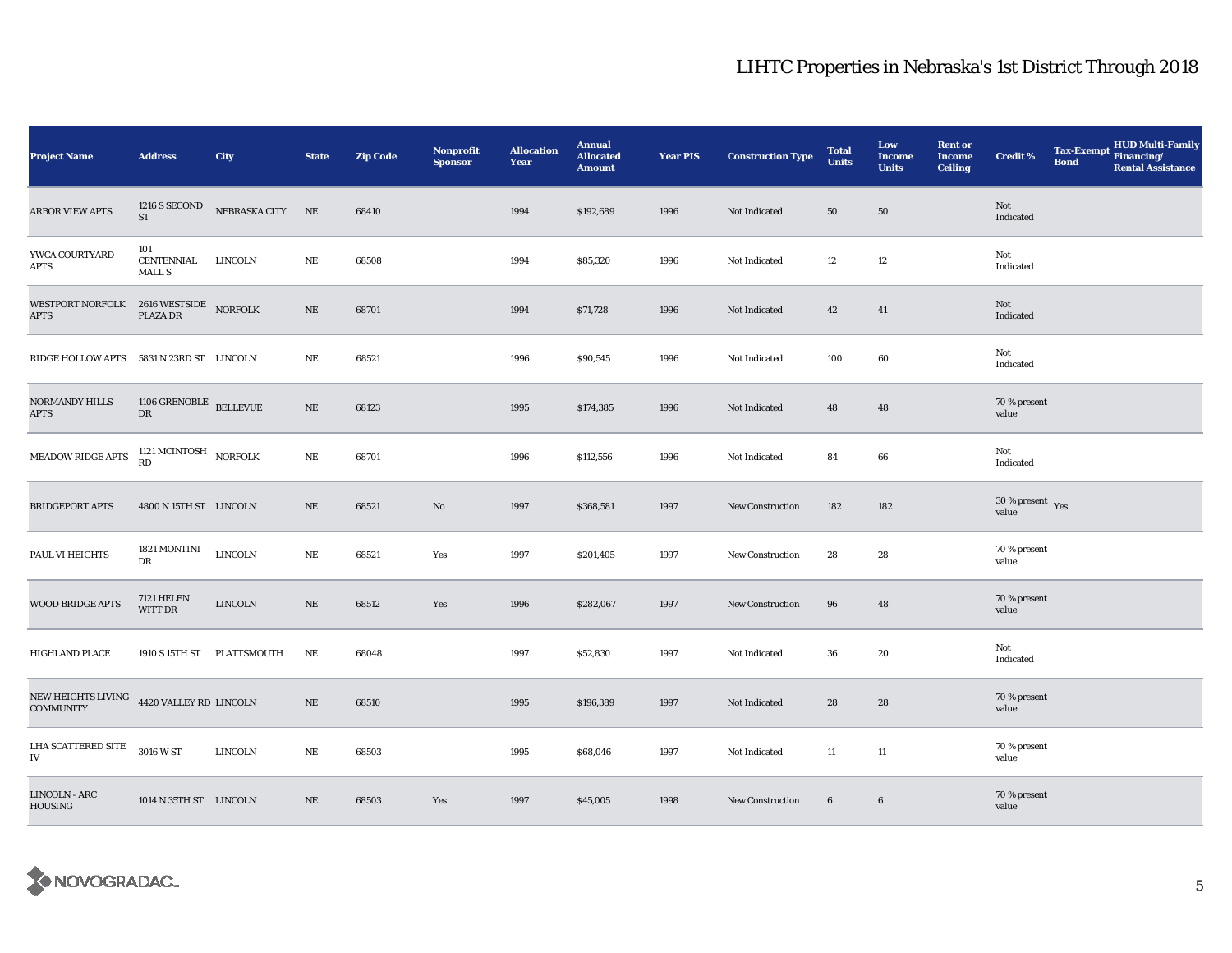| <b>Project Name</b>                       | <b>Address</b>                                   | City              | <b>State</b> | <b>Zip Code</b> | <b>Nonprofit</b><br><b>Sponsor</b> | <b>Allocation</b><br>Year | <b>Annual</b><br><b>Allocated</b><br><b>Amount</b> | <b>Year PIS</b> | <b>Construction Type</b> | <b>Total</b><br><b>Units</b> | Low<br><b>Income</b><br><b>Units</b> | <b>Rent or</b><br><b>Income</b><br><b>Ceiling</b> | <b>Credit %</b>                      | <b>Bond</b> | <b>HUD Multi-Family</b><br>Tax-Exempt Financing/<br><b>Rental Assistance</b> |
|-------------------------------------------|--------------------------------------------------|-------------------|--------------|-----------------|------------------------------------|---------------------------|----------------------------------------------------|-----------------|--------------------------|------------------------------|--------------------------------------|---------------------------------------------------|--------------------------------------|-------------|------------------------------------------------------------------------------|
| <b>GRENOBLE APTS</b>                      | 14816<br><b>NORMANDY</b><br><b>BLVD</b>          | <b>BELLEVUE</b>   | NE           | 68123           | $\rm No$                           | 1997                      | \$190,454                                          | 1998            | New Construction         | 48                           | 47                                   |                                                   | 70 % present<br>value                |             |                                                                              |
| <b>CAPITOL CORNER</b><br><b>TOWNHOMES</b> | 858 DARREN<br>$\operatorname{AVE}$               | <b>LINCOLN</b>    | $\rm NE$     | 68522           | Yes                                | 1998                      | \$165,375                                          | 1999            | <b>New Construction</b>  | 25                           | 25                                   |                                                   | 70 % present $\,$ No $\,$<br>value   |             |                                                                              |
| <b>EAST MEADOWS</b><br><b>SENIOR APTS</b> | 317 S SEVENTH<br>${\rm ST}$                      | <b>TEKAMAH</b>    | $\rm NE$     | 68061           | $\rm No$                           | 1998                      | \$73,599                                           | 1999            | New Construction         | 12                           | 12                                   |                                                   | $70$ % present $\,$ No $\,$<br>value |             |                                                                              |
| L & S HOUSING                             | 317 N ELM ST                                     | LEIGH             | $\rm NE$     | 68643           | $\mathbf{N}\mathbf{o}$             | 1998                      | \$35,640                                           | 1999            | <b>New Construction</b>  | 16                           | 9                                    |                                                   | $70\,\%$ present $\,$ No value       |             |                                                                              |
| <b>JONNA COURT</b>                        | 1242 JONNA CT LINCOLN                            |                   | $\rm NE$     | 68522           | Yes                                | 1999                      | \$65,141                                           | 1999            | New Construction         | 8                            | 8                                    |                                                   | $70\,\%$ present $\,$ No value       |             |                                                                              |
| PINNACLE APTS OF<br><b>DAVID CITY</b>     | 274 S 11TH ST                                    | <b>DAVID CITY</b> | NE           | 68632           | $\rm No$                           | 1998                      | \$80,275                                           | 1999            | New Construction         | 16                           | 16                                   |                                                   | $70\,\%$ present $\,$ No value       |             |                                                                              |
| PINNACLE APTS OF<br><b>SCHUYLER</b>       | 609 E 22ND ST SCHUYLER                           |                   | $\rm NE$     | 68661           | $\rm No$                           | 1997                      | \$109,691                                          | 1999            | <b>New Construction</b>  | 24                           | 24                                   |                                                   | $70\,\%$ present $\,$ No value       |             |                                                                              |
| <b>WATERBROOK APTS</b>                    | 3141 N HILL RD LINCOLN                           |                   | $\rm NE$     | 68504           | $\rm No$                           | 1999                      | \$423,568                                          | 1999            | New Construction         | 246                          | 170                                  |                                                   | $30\,\%$ present $\,$ Yes value      |             |                                                                              |
| TILDEN HOUSING I                          | $702$ HORSESHOE $_{\rm TILDEN}$<br>$\text{LN}{}$ |                   | $\rm NE$     | 68781           | Yes                                | 1999                      | \$51,846                                           | 2000            | New Construction         | 8                            | $\overline{7}$                       |                                                   | $70$ % present $\,$ No $\,$<br>value |             |                                                                              |
| MADONNA ASSISTED<br>LIVING I              | 2120 S 52ND ST LINCOLN                           |                   | $\rm NE$     | 68506           | Yes                                | 1999                      | \$70,641                                           | 2000            | New Construction         | $\bf 8$                      | $\bf 8$                              |                                                   | 70 % present $\hbox{~No}$<br>value   |             |                                                                              |
| OSCEOLA-SHELBY<br><b>HOUSING I</b>        | <b>150 E OAK ST</b>                              | <b>SHELBY</b>     | $\rm NE$     | 68662           | Yes                                | 1999                      | \$80,519                                           | 2000            | <b>New Construction</b>  | 12                           | 12                                   |                                                   | 70 % present $\hbox{~No}$<br>value   |             |                                                                              |
| <b>SOMERS POINT APTS</b>                  | 970 W SOMERS<br>PT                               | <b>FREMONT</b>    | $\rm NE$     | 68025           | Yes                                | 1999                      | \$190,592                                          | 2000            | New Construction         | $32\,$                       | 32                                   |                                                   | 70 % present $\hbox{~No}$<br>value   |             |                                                                              |
| PRAIRIE HILL SENIOR<br><b>TOWNHOMES</b>   | 201 W 18TH ST SYRACUSE                           |                   | $\rm NE$     | 68446           | Yes                                | 1999                      | \$77,027                                           | 2000            | New Construction         | 12                           | $12\,$                               |                                                   | $70\,\%$ present $\,$ No value       |             |                                                                              |

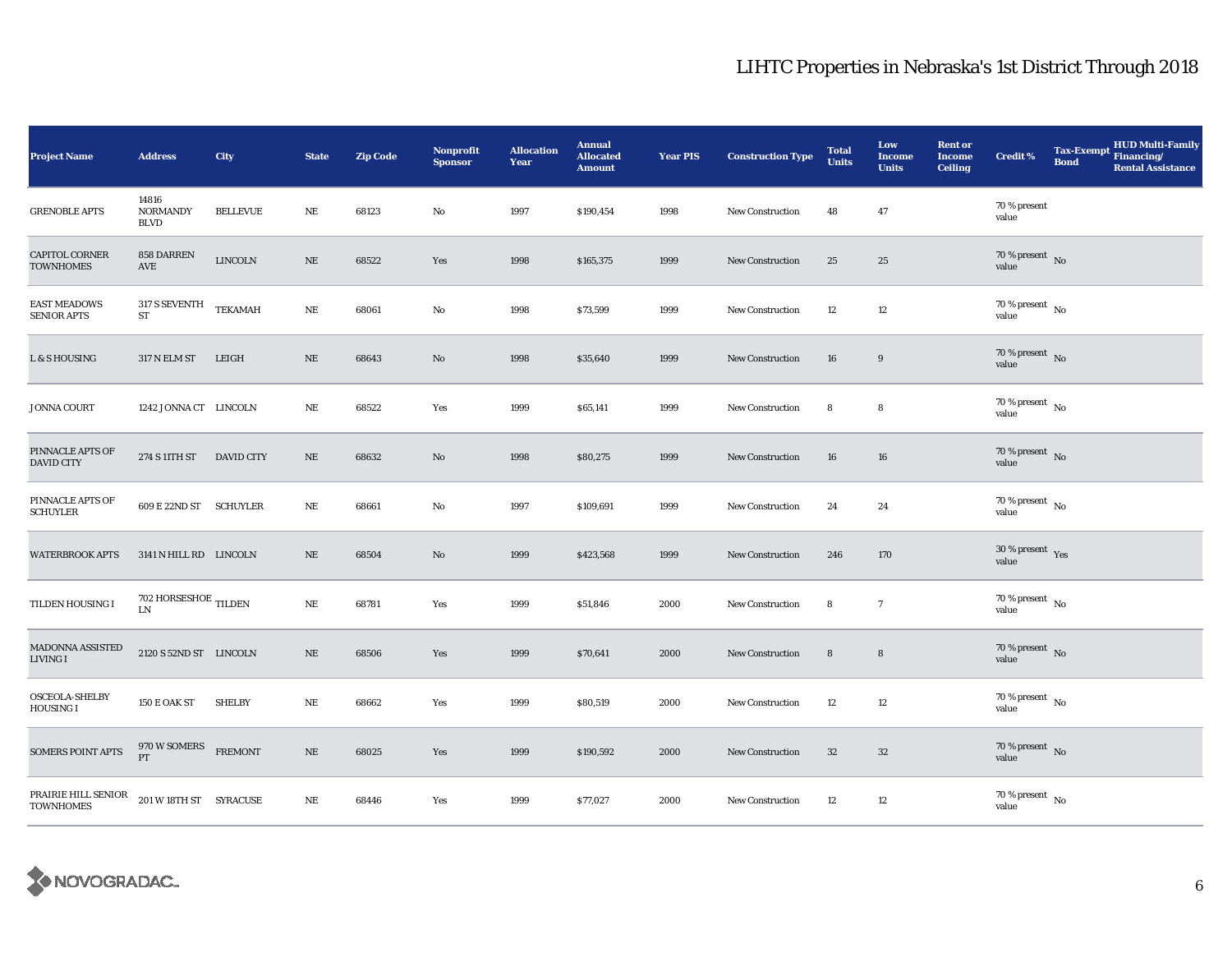| <b>Project Name</b>                                              | <b>Address</b>                         | City             | <b>State</b> | <b>Zip Code</b> | <b>Nonprofit</b><br><b>Sponsor</b> | <b>Allocation</b><br>Year | <b>Annual</b><br><b>Allocated</b><br><b>Amount</b> | <b>Year PIS</b> | <b>Construction Type</b> | <b>Total</b><br><b>Units</b> | Low<br><b>Income</b><br><b>Units</b> | <b>Rent or</b><br>Income<br><b>Ceiling</b> | <b>Credit %</b>                          | <b>Bond</b> | <b>HUD Multi-Family</b><br>Tax-Exempt Financing/<br><b>Rental Assistance</b> |
|------------------------------------------------------------------|----------------------------------------|------------------|--------------|-----------------|------------------------------------|---------------------------|----------------------------------------------------|-----------------|--------------------------|------------------------------|--------------------------------------|--------------------------------------------|------------------------------------------|-------------|------------------------------------------------------------------------------|
| TIMBER RIDGE APTS                                                | 1517 ORCHARD<br>${\rm D}{\rm R}$       | NEBRASKA CITY NE |              | 68410           | No                                 | 2000                      | \$38,659                                           | 2000            | <b>New Construction</b>  | 24                           | 18                                   |                                            | $30\,\%$ present $\,$ Yes value          |             |                                                                              |
| CHRISTOPHER COURT<br><b>APTS</b>                                 | 209 27TH ST                            | <b>COLUMBUS</b>  | $\rm NE$     | 68601           | No                                 | 2001                      | \$30,386                                           | 2001            | <b>New Construction</b>  | 24                           | 12                                   |                                            | $30\,\%$ present $_{\, \rm No}$<br>value |             |                                                                              |
| <b>CYRILLA CROWN</b>                                             | 134 IRVING ST LINCOLN                  |                  | $\rm NE$     | 68521           | No                                 | 2000                      | \$74,064                                           | 2001            | New Construction         | 8                            | 8                                    |                                            | $70\,\%$ present $\,$ No value           |             |                                                                              |
| <b>INDEPENDENCE</b><br><b>COURT APTS</b>                         | 2055 MEADOW<br>${\rm LN}$              | <b>SEWARD</b>    | $\rm NE$     | 68434           | No                                 | 2001                      | \$29,669                                           | 2001            | <b>New Construction</b>  | 24                           | 12                                   |                                            | $30$ % present $\,$ No $\,$<br>value     |             |                                                                              |
| PINE ESTATES                                                     | 408 W PINE ST WEST POINT               |                  | $\rm NE$     | 68788           | Yes                                | 2000                      | \$49,324                                           | 2001            | <b>New Construction</b>  | $\bf 8$                      | $\bf 8$                              |                                            | $70\,\%$ present $\,$ No value           |             |                                                                              |
| <b>SUMMER HILL I</b>                                             | 7620 BAYBERRY LINCOLN<br>$\mathbf{PL}$ |                  | $\rm NE$     | 68516           | Yes                                | 2000                      | \$237,564                                          | 2001            | <b>New Construction</b>  | 40                           | 20                                   |                                            | $70\,\%$ present $\,$ No value           |             |                                                                              |
| LEXINGTON ASSISTED 5550 PIONEERS LINCOLN<br><b>LIVING CENTER</b> | <b>BLVD</b>                            |                  | $\rm NE$     | 68506           | No                                 | 2000                      | \$300,812                                          | 2001            | <b>New Construction</b>  | 98                           | 52                                   |                                            | $70\,\%$ present $${\rm No}$$ value      |             |                                                                              |
| <b>ARBOR PLACE</b>                                               | 3810 25TH ST                           | <b>COLUMBUS</b>  | $\rm NE$     | 68601           |                                    | 2000                      | \$53,084                                           | 2001            | Not Indicated            | 24                           | 24                                   |                                            | Not<br>Indicated                         |             |                                                                              |
| CHESTNUT NORTH                                                   | 2025 N MAPLE<br>$\operatorname{ST}$    | <b>WAHOO</b>     | $\rm NE$     | 68066           | Yes                                | 2001                      | \$157,460                                          | 2002            | <b>New Construction</b>  | 16                           | 16                                   |                                            | 70 % present $\hbox{~No}$<br>value       |             |                                                                              |
| <b>CITY VIEW APTS</b>                                            | 140 W 13TH ST WAHOO                    |                  | NE           | 68066           | No                                 | 2000                      | \$66,390                                           | 2002            | New Construction         | 24                           | 24                                   |                                            | $30$ % present $\,$ No $\,$<br>value     |             |                                                                              |
| PINNACLE APTS OF<br><b>COLUMBUS</b>                              | 4503 19TH ST                           | <b>COLUMBUS</b>  | NE           | 68601           | No                                 | 2001                      | \$134,243                                          | 2002            | <b>New Construction</b>  | 24                           | 24                                   |                                            | $70\,\%$ present $\,$ No value           |             |                                                                              |
| BRENT VILLAGE APTS 1506 LEE DR                                   |                                        | <b>BELLEVUE</b>  | $\rm NE$     | 68005           |                                    | 2002                      | \$243,952                                          | 2002            | Not Indicated            | 180                          | 155                                  |                                            | Not<br>Indicated                         |             |                                                                              |
| PHEASANT RIDGE                                                   | 11912 AMERADO $$\tt{BELLEVUE}$$        |                  | $\rm NE$     | 68123           |                                    | 2002                      | \$453,048                                          | 2002            | Not Indicated            | 264                          | 224                                  |                                            | Not<br>Indicated                         |             |                                                                              |

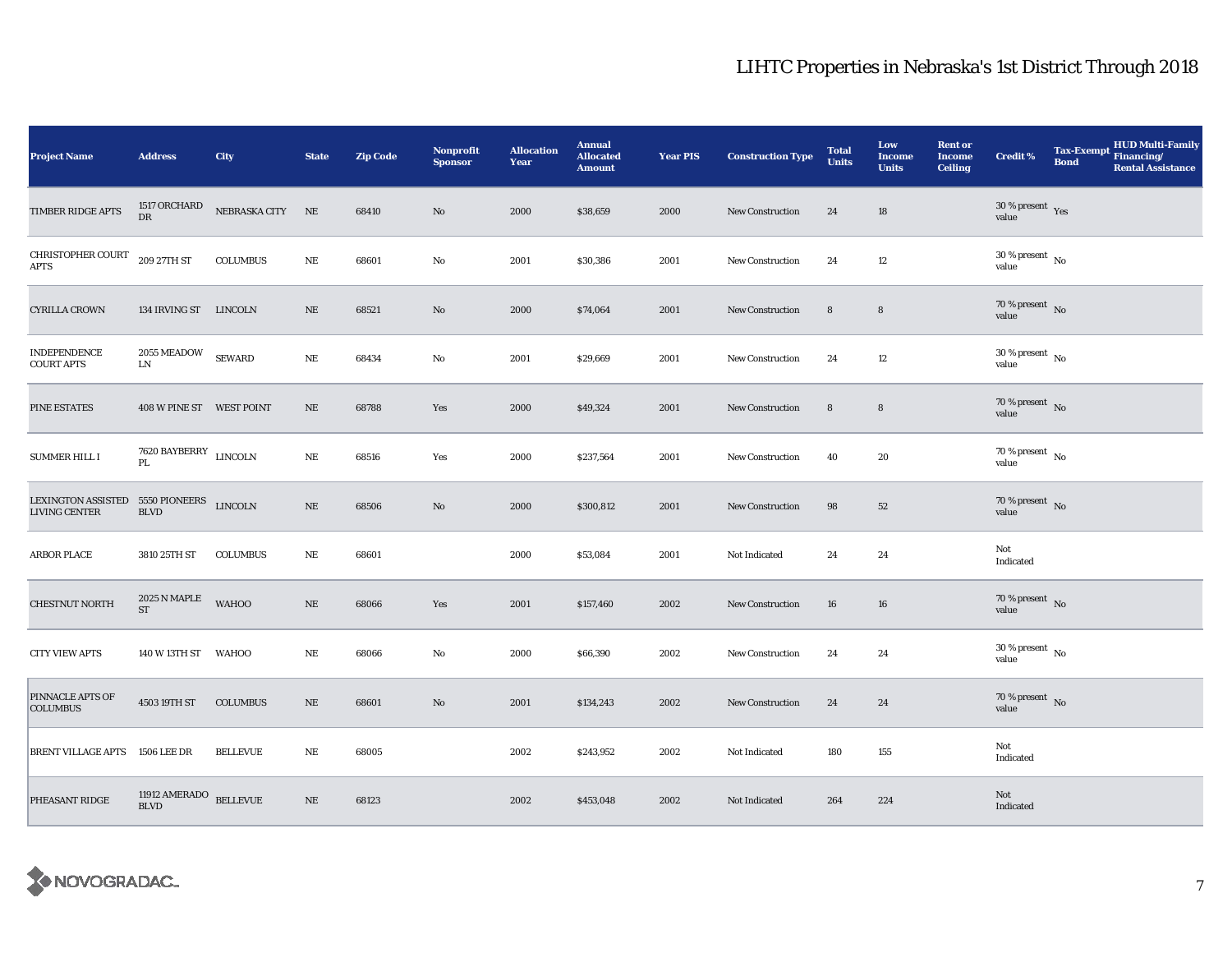| <b>Project Name</b>                                            | <b>Address</b>                                | City             | <b>State</b> | <b>Zip Code</b> | <b>Nonprofit</b><br><b>Sponsor</b> | <b>Allocation</b><br>Year | <b>Annual</b><br><b>Allocated</b><br><b>Amount</b> | <b>Year PIS</b> | <b>Construction Type</b> | <b>Total</b><br><b>Units</b> | Low<br><b>Income</b><br><b>Units</b> | <b>Rent or</b><br><b>Income</b><br><b>Ceiling</b> | <b>Credit %</b>                             | <b>Bond</b> | <b>HUD Multi-Family</b><br>Tax-Exempt Financing/<br><b>Rental Assistance</b> |
|----------------------------------------------------------------|-----------------------------------------------|------------------|--------------|-----------------|------------------------------------|---------------------------|----------------------------------------------------|-----------------|--------------------------|------------------------------|--------------------------------------|---------------------------------------------------|---------------------------------------------|-------------|------------------------------------------------------------------------------|
| TREGARON SENIOR RES ${}^{2309}_{\tt GREENWALD\;ST}$ BELLEVUE   |                                               |                  | $\rm NE$     | 68123           | No                                 | 2001                      | \$314,416                                          | 2003            | <b>New Construction</b>  | 143                          | 129                                  |                                                   | <b>Both 30%</b><br>and 70%<br>present value | Yes         |                                                                              |
| <b>POWER HOUSE APTS</b>                                        | 734 N PARK AVE FREMONT                        |                  | $\rm NE$     | 68025           | $\rm No$                           | 2001                      | \$314,153                                          | 2003            | Acquisition and Rehab 39 |                              | $39\,$                               |                                                   | <b>Both 30%</b><br>and 70%<br>present value | No          |                                                                              |
| SOMERS POINT APTS II 1118 W SOMERS FREMONT                     |                                               |                  | $\rm NE$     | 68025           | $\mathbf{No}$                      | 2002                      | \$171,726                                          | 2003            | New Construction         | 32                           | 32                                   |                                                   | $70$ % present $\,$ No $\,$<br>value        |             |                                                                              |
| VILLAGE AT HEARTLANI 450 GRAHAM                                |                                               | <b>SEWARD</b>    | $\rm NE$     | 68434           | Yes                                | 2001                      | \$107,029                                          | 2003            | <b>New Construction</b>  | 16                           | 16                                   |                                                   | 70 % present $\hbox{~No}$<br>value          |             |                                                                              |
| <b>REGENCY APTS</b>                                            | 7310<br>CANDLETREE LINCOLN<br>LN              |                  | $\rm NE$     | 68506           |                                    | 2003                      | \$179,397                                          | 2003            | Not Indicated            | 106                          | 81                                   |                                                   | Not<br>Indicated                            |             |                                                                              |
| MEADOW RIDGE ESTATI $_{\rm RD}^{1131\text{ MCINTOSH}}$ NORFOLK |                                               |                  | $\rm NE$     | 68701           | Yes                                | 2003                      | \$185,136                                          | 2004            | <b>New Construction</b>  | 24                           | 24                                   |                                                   | $70\,\%$ present $\,$ No value              |             |                                                                              |
| SYRACUSE SENIOR HOU 1922 BIRCH ST SYRACUSE                     |                                               |                  | $\rm NE$     | 68446           | No                                 | 2003                      | \$86,712                                           | 2004            | <b>New Construction</b>  | 12                           | $12\,$                               |                                                   | $70\,\%$ present $\,$ No value              |             |                                                                              |
| <b>HILLSIDE CROWN</b>                                          | 1526 ASH ST                                   | <b>SYRACUSE</b>  | $\rm NE$     | 68446           | $\rm No$                           | 2004                      | \$134,046                                          | 2005            | <b>New Construction</b>  | 12                           | 12                                   |                                                   | $70\,\%$ present $\,$ No value              |             |                                                                              |
| <b>THUNDER WAY</b>                                             | 115 THUNDER<br><b>WAY</b>                     | <b>WINNEBAGO</b> | $\rm NE$     |                 | $\rm No$                           | 2004                      | \$174,849                                          | 2005            | New Construction         | 12                           | 12                                   |                                                   | $70$ % present $\,$ No $\,$<br>value        |             |                                                                              |
| <b>OLD MILL CROWN</b>                                          | 2515 SW SOUKUP $_{\rm LINCOLN}$<br>${\rm DR}$ |                  | $\rm NE$     | 68522           | $\rm No$                           | 2006                      | \$135,399                                          | 2006            | New Construction         | 12                           | 12                                   | 60% AMGI                                          | $70\,\%$ present $\,$ No value              |             |                                                                              |
| <b>THE LODGE</b>                                               | 4600<br>BRIARPARK DR                          | LINCOLN          | NE           | 68516           |                                    | 2006                      | \$48,330                                           | 2006            | Not Indicated            | 324                          | 130                                  |                                                   | Not<br>Indicated                            |             |                                                                              |
| <b>CURTIS CENTER HOUSII 110 Q ST</b>                           |                                               | <b>LINCOLN</b>   | $\rm NE$     | 68508           |                                    | 2007                      | \$373,987                                          | 2008            | Not Indicated            | 60                           | 60                                   |                                                   | Not<br>Indicated                            |             |                                                                              |
| PRAIRIE CROSSING APT: 8360 S 33RD ST LINCOLN                   |                                               |                  | $\rm NE$     | 68516           |                                    | 2007                      | \$494,935                                          | 2008            | Not Indicated            | 76                           | 43                                   |                                                   | Not<br>Indicated                            |             |                                                                              |

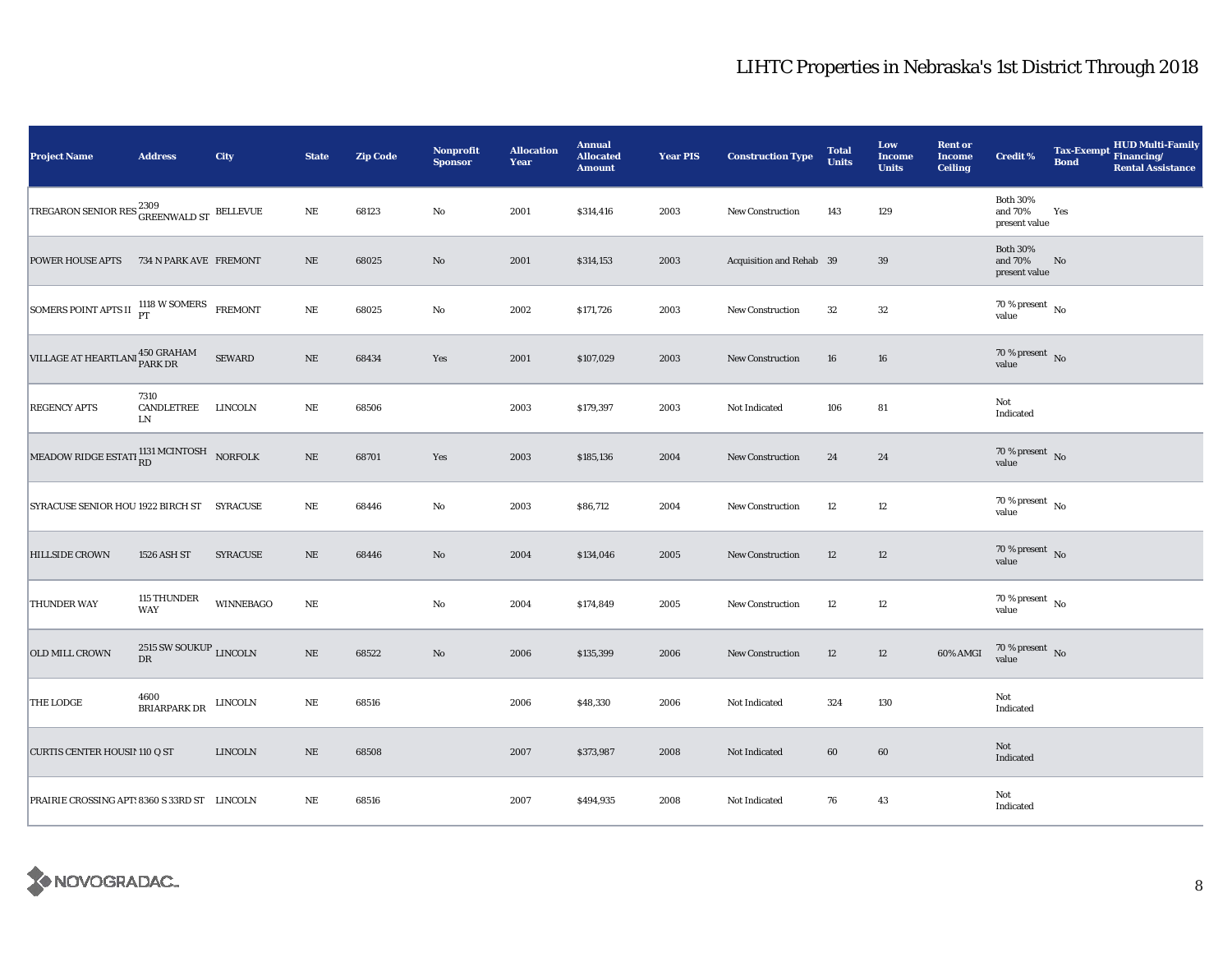| <b>Project Name</b>                         | <b>Address</b>                             | City            | <b>State</b> | <b>Zip Code</b> | <b>Nonprofit</b><br><b>Sponsor</b> | <b>Allocation</b><br>Year | <b>Annual</b><br><b>Allocated</b><br><b>Amount</b> | <b>Year PIS</b> | <b>Construction Type</b> | <b>Total</b><br><b>Units</b> | Low<br><b>Income</b><br><b>Units</b> | <b>Rent or</b><br><b>Income</b><br><b>Ceiling</b> | <b>Credit %</b>                        | <b>Bond</b> | <b>HUD Multi-Family</b><br>Tax-Exempt Financing/<br><b>Rental Assistance</b> |
|---------------------------------------------|--------------------------------------------|-----------------|--------------|-----------------|------------------------------------|---------------------------|----------------------------------------------------|-----------------|--------------------------|------------------------------|--------------------------------------|---------------------------------------------------|----------------------------------------|-------------|------------------------------------------------------------------------------|
| <b>LITTLE PRIEST APTS</b>                   | 513 CHIEF<br>LITTLE PRIEST WINNEBAGO<br>DR |                 | $\rm NE$     |                 |                                    | 2008                      | \$290,101                                          | 2008            | Not Indicated            | 20                           | 20                                   |                                                   | Not<br>Indicated                       |             |                                                                              |
| <b>ROYAL OAKS ESTATES</b>                   | $909\,\mathrm{MEADOW}$ LN                  | <b>NORFOLK</b>  | $\rm NE$     | 68701           | No                                 | 2008                      | \$214,650                                          | 2009            | <b>New Construction</b>  | 14                           | $14\,$                               | 60% AMGI                                          | $70\,\%$ present $\,$ No value         |             |                                                                              |
| YORKSHIRE MANOR APT ST 2600 LAVERNA FREMONT |                                            |                 | $\rm NE$     | 68025           |                                    | 2010                      | \$680,526                                          | 2010            | Not Indicated            | 84                           | 84                                   |                                                   | Not<br>Indicated                       |             |                                                                              |
| <b>WESTERN MANOR</b>                        | 2210 W Q ST                                | <b>LINCOLN</b>  | $\rm{NE}$    | 68528           |                                    | 2009                      | \$529,654                                          | 2010            | Not Indicated            | 82                           | 82                                   |                                                   | Not<br>Indicated                       |             |                                                                              |
| <b>NORTHGLEN APTS</b>                       | 1503 KNOX ST LINCOLN                       |                 | $\rm NE$     | 68521           |                                    | 2009                      | \$421,588                                          | 2010            | Not Indicated            | 60                           | 60                                   |                                                   | Not<br>Indicated                       |             |                                                                              |
| <b>LIBERTY ESTATES</b>                      | $11233$ N $146\mathrm{TH}$<br>$\rm CIR$    | <b>WAVERLY</b>  | $\rm NE$     | 68462           |                                    | 2009                      | \$414,475                                          | 2010            | Not Indicated            | 24                           | 24                                   |                                                   | Not<br>Indicated                       |             |                                                                              |
| <b>CREEKSIDE VILLAGE</b>                    | 911 CT ST                                  | <b>LINCOLN</b>  | $\rm NE$     | 68508           |                                    | 2009                      | \$1,101,585                                        | 2011            | Not Indicated            | 71                           | 71                                   |                                                   | Not<br>Indicated                       |             |                                                                              |
| <b>APPLETON APTS</b>                        | 2445 N 87TH ST LINCOLN                     |                 | $\rm NE$     | 68507           |                                    | 2010                      | \$1,249,334                                        | 2011            | Not Indicated            | 84                           | 84                                   |                                                   | Not<br>Indicated                       |             |                                                                              |
| VILLAGE AT HEARTLANI 418 VILLAGE CIR SEWARD |                                            |                 | $\rm NE$     | 68434           | $\rm No$                           | 2010                      | \$188,735                                          | 2011            | Not Indicated            | 16                           | 16                                   |                                                   | Not<br>Indicated                       |             |                                                                              |
| SCOTTS CREEK CROWN 1007 RIDGE RD HICKMAN    |                                            |                 | $\rm{NE}$    | 68372           |                                    | 2010                      | \$211,383                                          | 2011            | Not Indicated            | 10                           | 10                                   |                                                   | Not<br>Indicated                       |             |                                                                              |
| <b>REESE ESTATES</b>                        | 11510 N 142ND<br><b>ST</b>                 | <b>WAVERLY</b>  | $\rm NE$     | 68462           |                                    | 2009                      | \$228,572                                          | 2011            | Not Indicated            | 15                           | 15                                   |                                                   | Not<br>Indicated                       |             |                                                                              |
| PROGRESS FOR PEOPLE 1730 MONTINI            |                                            | ${\rm LINCOLN}$ | $\rm NE$     | 68521           |                                    | 2009                      | \$521,963                                          | 2011            | Not Indicated            | 24                           | 21                                   |                                                   | Not<br>Indicated                       |             |                                                                              |
| CLOVE HILL ESTATES 131 N 29TH ST ASHLAND    |                                            |                 | $\rm NE$     | 68003           | No                                 | 2011                      | \$168,442                                          | 2012            | <b>New Construction</b>  | $\bf8$                       | $\bf8$                               | 60% AMGI                                          | $70$ % present $\,$ No $\,$ value $\,$ |             | No                                                                           |

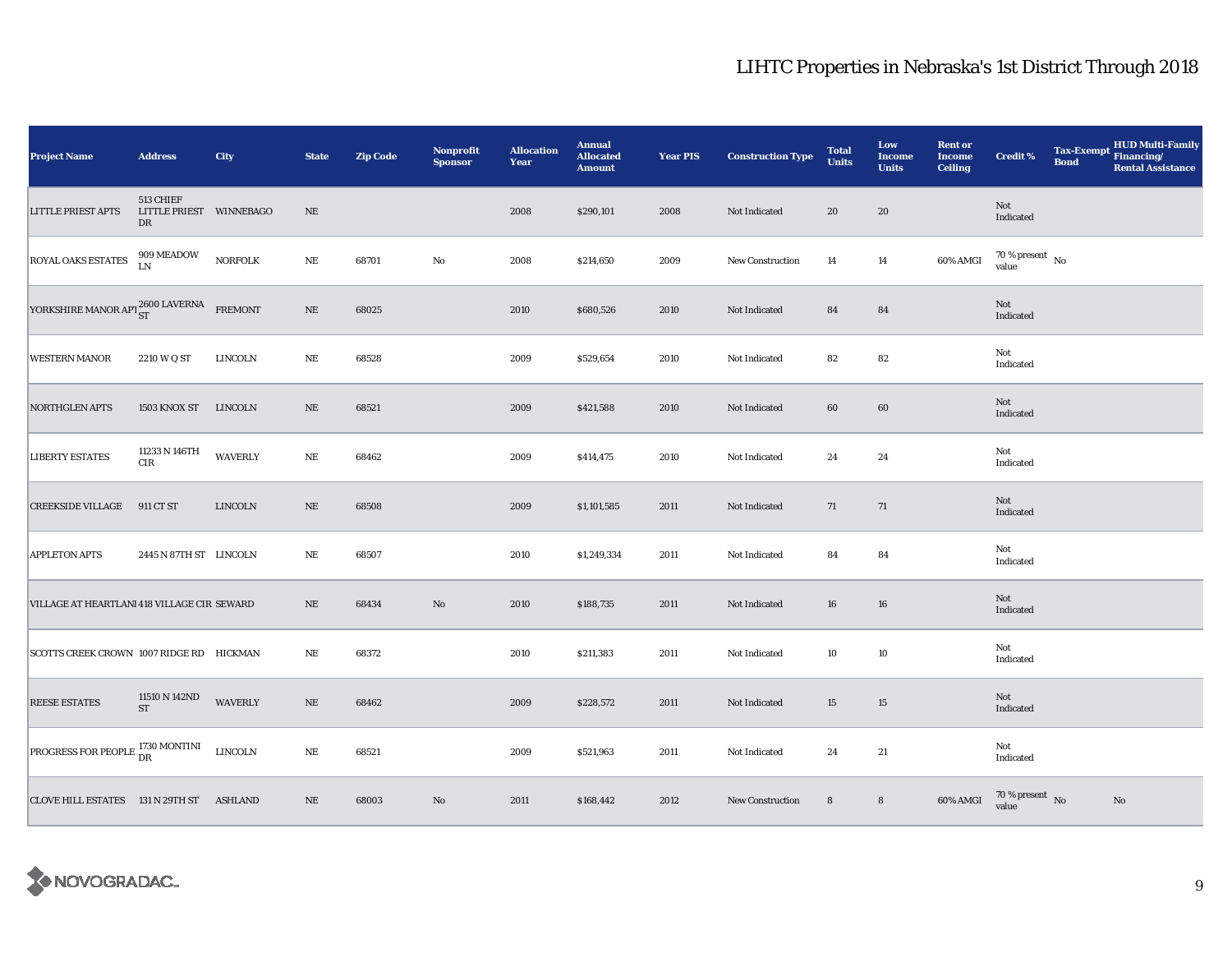| Project Name                                  | <b>Address</b>                            | <b>City</b>      | <b>State</b> | <b>Zip Code</b> | Nonprofit<br><b>Sponsor</b> | <b>Allocation</b><br>Year | <b>Annual</b><br><b>Allocated</b><br><b>Amount</b> | <b>Year PIS</b> | <b>Construction Type</b>  | <b>Total</b><br><b>Units</b> | Low<br><b>Income</b><br><b>Units</b> | <b>Rent or</b><br><b>Income</b><br><b>Ceiling</b> | <b>Credit %</b>                             | Tax-Exempt Financing/<br><b>Bond</b> | <b>HUD Multi-Family</b><br><b>Rental Assistance</b> |
|-----------------------------------------------|-------------------------------------------|------------------|--------------|-----------------|-----------------------------|---------------------------|----------------------------------------------------|-----------------|---------------------------|------------------------------|--------------------------------------|---------------------------------------------------|---------------------------------------------|--------------------------------------|-----------------------------------------------------|
| <b>WALNUT CREEK</b>                           | 2204 ALBERT ST BELLEVUE                   |                  | NE           | 68147           | No                          | 2011                      | \$798,582                                          | 2012            | <b>New Construction</b>   | 60                           | 51                                   | 60% AMGI                                          | 70 % present $\hbox{~No}$<br>value          |                                      | No                                                  |
| <b>CITY IMPACT HOMES</b>                      | $3230$ OVERLAND $_{\rm LINCOLN}$<br>TRAIL |                  | NE           | 68503           | $\mathbf{N}\mathbf{o}$      | 2012                      | \$372,221                                          | 2013            | New Construction          | 14                           | 14                                   | 60% AMGI                                          | <b>Both 30%</b><br>and 70%<br>present value | No                                   | $\mathbf{N}\mathbf{o}$                              |
| <b>JACKSON MEADOWS</b>                        | 3468 51ST AVE                             | <b>COLUMBUS</b>  | NE           | 68601           | $\mathbf{No}$               | 2012                      | \$441,313                                          | 2013            | New Construction          | 22                           | 22                                   | 60% AMGI                                          | <b>Both 30%</b><br>and 70%<br>present value | No                                   | No                                                  |
| APPLETON APARTMENT 2501-2531 N.               |                                           | <b>LINCOLN</b>   | $\rm NE$     | 68507-0000      | $\mathbf{N}\mathbf{o}$      | 2013                      | \$550,696                                          | 2014            | New Construction          | 56                           | 44                                   | 60% AMGI                                          | <b>Both 30%</b><br>and 70%<br>present value | No                                   | No                                                  |
| <b>GLENBROOK TOWNHOU STREET</b>               |                                           | <b>LINCOLN</b>   | NE           | 68521-0000      | No                          | 2014                      | \$727,434                                          | 2014            | Acquisition and Rehab 90  |                              | 90                                   | 60% AMGI                                          | <b>Both 30%</b><br>and 70%<br>present value | No                                   | No                                                  |
| SOUTHGATE TOWNHOM 2702-3048                   |                                           | <b>BELLEVUE</b>  | $\rm NE$     | 68005-0000      | No                          | 2013                      | \$1,121,060                                        | 2014            | Acquisition and Rehab 200 |                              | 200                                  | 60% AMGI                                          | 70 % present $\hbox{~No}$<br>value          |                                      | No                                                  |
| A & P II                                      | 1330 & 1340<br>LINCOLN MALL               | LINCOLN          | $\rm NE$     | 68508-0000      | No                          | 2014                      | \$683,534                                          | 2015            | Acquisition and Rehab 71  |                              | 71                                   | 60% AMGI                                          | $70$ % present $\,$ No $\,$<br>value        |                                      | No                                                  |
| <b>GRAHAM PARK ESTATES GRAHAM PARK SEWARD</b> | 568-692<br><b>DRIVE</b>                   |                  | $_{\rm NE}$  | 68434-0000      | No                          | 2014                      | \$151,479                                          | 2015            | <b>New Construction</b>   | 11                           | $\boldsymbol{9}$                     | 60% AMGI                                          | 70 % present $\,$ No $\,$<br>value          |                                      | No                                                  |
| LPTC RESIDENTIAL COM 506 REUBEN               |                                           | <b>WINNEBAGO</b> | $\rm NE$     | 68071-0000      | No                          | 2015                      | \$441,210                                          | 2016            | <b>New Construction</b>   | 27                           | 26                                   | 60% AMGI                                          | 70 % present $\hbox{~No}$<br>value          |                                      | No                                                  |
| <b>KRACL MEADOWS</b>                          | 601 - 803 W.<br>22ND STREET               | <b>SCHUYLER</b>  | $\rm NE$     | 68661-0000      | $\mathbf{N}\mathbf{o}$      | 2016                      | \$220,027                                          | 2017            | <b>New Construction</b>   | 14                           | 14                                   | 60% AMGI                                          | 70 % present<br>value                       |                                      | $\mathbf{No}$                                       |
| FOUNTAIN SPRINGS EST FOUNTAIN                 | 2709-2841<br>SPRINGS DR                   | <b>FREMONT</b>   | NE           | 68025-0000      | No                          | 2016                      | \$491,027                                          | 2017            | New Construction          | 32                           | 32                                   | 60% AMGI                                          | 70 % present<br>value                       |                                      | No                                                  |
| VICTORY PARK VETERA! 600 SOUTH                |                                           | <b>LINCOLN</b>   | NE           | 68510-0000      | No                          | 2016                      | \$762,842                                          | 2017            | New Construction          | 70                           | 70                                   | 50% AMGI                                          | 70 % present<br>value                       |                                      | No                                                  |
| <b>JACK ESTATES</b>                           | <b>SCATTERED</b><br><b>ADDRESSES</b>      | <b>WAVERLY</b>   | NE           | 68462-0000      | No                          | 2016                      | \$232,563                                          | 2018            | New Construction          | 15                           | 15                                   | 60% AMGI                                          | 70 % present<br>value                       |                                      | No                                                  |